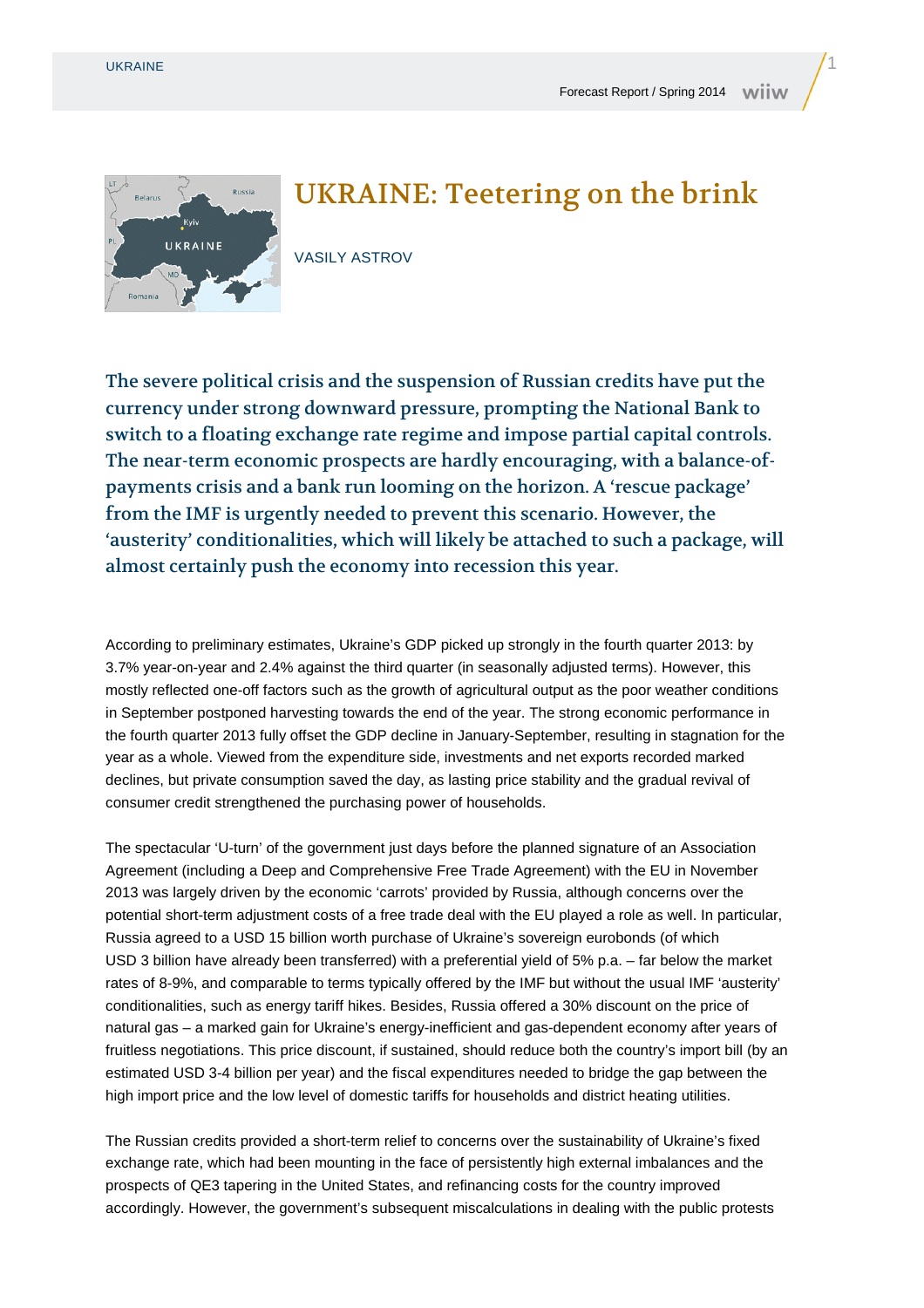which broke out following the EU agreement debacle have in fact reversed these gains and pushed the country into a severe political – and potentially economic – crisis. On the one hand, a one-off attempt at a crackdown and the adoption of restrictive laws effectively antagonised and radicalised the protesters, whose demands shifted towards resignation of President Viktor Yanukovych, early elections and an overhaul of the country's inefficient and deeply corrupt political system in general. On the other hand, the authorities have been unable to suppress the protests even as the latter turned violent and became increasingly dominated by nationalist radicals, mostly from the western provinces. This has exposed once again the inherent weakness of the Ukrainian state and the country's deep East-West divide. The concessions offered by President Yanukovych were 'too little too late' and could not prevent him and his Party of Regions from eventually losing power.<sup>1</sup> While the full economic impact of the recent 'revolution' is yet to be felt, the fragile macro-economic stability has already been shaken. Faced with the prospects of a new (anti-Russian) government, Russia has suspended its credit line, resulting in the transfer of another USD 2 billion being delayed and the scarcity of external sources of finance exerting a downward pressure on the hryvnia. After having spent USD 1.7 billion of reserves on interventions in the course of January 2014, the National Bank has been left with little choice but to allow the hryvnia to depreciate. Formally, the depreciation was allowed through the adoption of a 'managed float' regime which replaced the fixed rate of 8 UAH/USD (with a ±2% fluctuation band) maintained over the past four years. However, as the exchange rate exceeded 9 UAH/USD, the National Bank resorted to partial capital controls in order to avoid a stronger depreciation.<sup>2</sup> In response, the hryvnia strengthened temporarily to levels around 8.5 UAH/USD, but started sliding again thereafter, fuelled in part by the monetary relaxation aimed at easing the tight inter-bank lending market.

By the time of finalising this report (26 February 2014), an economic forecast with any reasonable degree of certainty would be highly speculative even in the short term. The currency has already depreciated by 25% against the US dollar since the exchange rate was abandoned – more than most other emerging economies' currencies. Part of this depreciation is to be seen as a welcome correction of the initial exchange rate over-valuation: many analysts, including wiiw, have consistently argued that the hryvnia has been overvalued already for several years – by up to 20% according to some estimates.<sup>3</sup> Therefore, provided the scope of the depreciation remains moderate, its impact on the real economy should be broadly positive. It should provide breathing space to exporters (who generate the bulk of GDP), create new opportunities for the import-competing industries, and thus benefit the entire economy without excessively eroding the purchasing power of households and their ability to service dollardenominated loans which, despite the restrictions enacted after the 2008 crisis, still make up some 35% of all credits.

<sup>1</sup> Instead, the power has been seized by a broad national-liberal coalition, with early presidential elections scheduled for 25 May 2014. Simultaneously, the parliament has reinstated the 2004 constitution which significantly upgrades the powers of the parliament and the prime minister (at the expense of the president), potentially paving the way to future policy stalemates – as they were common during the years of the 'orange' rule in 2005-2010.

<sup>2</sup> These controls included, most notably, a 6-day waiting period for companies wishing to buy foreign exchange, a UAH 50 thousand cap on the monthly amount of forex purchases by individuals, and a ban on buying foreign exchange for certain purposes such as early loan repayment and investing abroad.

<sup>3</sup> Conventional measures of external competitiveness, such as the real exchange rate, may not necessarily provide evidence for that. For instance, according to our calculations, during 2012-2013 the Ukrainian hryvnia even depreciated in real terms against the currencies of its major trading partners: the euro area and Russia (by 2.8% and 1.9%, respectively). However, this seemingly favourable real exchange rate dynamics should not be interpreted in a positive way, as it is largely based on the nearly stagnant producer prices which reflect not so much contained cost pressures but rather depressed global prices for some of Ukraine's key export products such as metals and chemicals.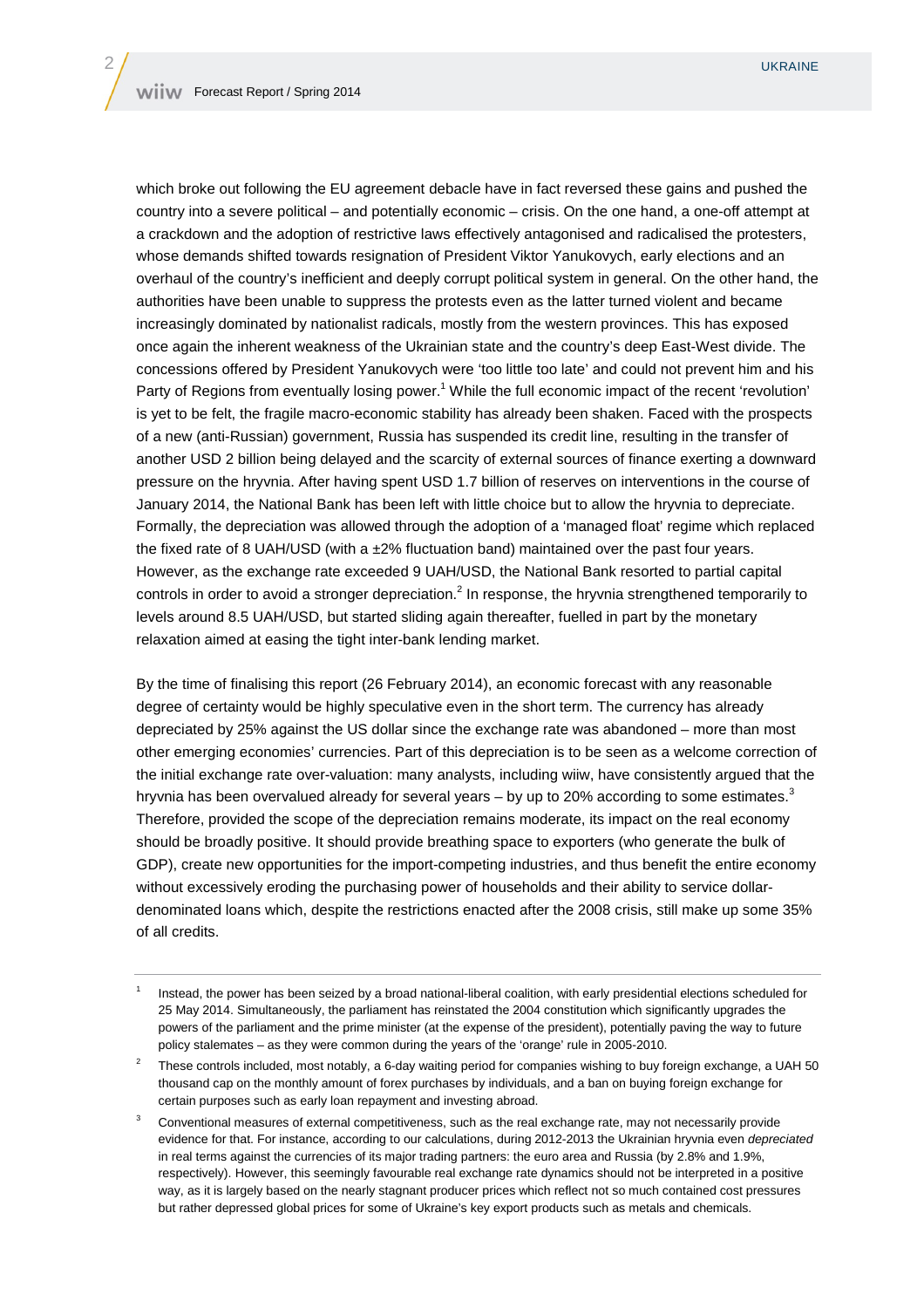However, it appears more likely that the extent of the depreciation may be much larger, reaching 30-40% or more, which may have adverse consequences for both the domestic demand and the stock of non-performing loans. Also, in the wake of the financial turmoil, the bond yields have jumped markedly (by up to 300 basis points), reflecting growing concerns over the external debt sustainability.<sup>4</sup> These concerns may become self-fulfilling, as rising borrowing costs make debt repayment all the more difficult, potentially creating a downward spiral driving the economy into insolvency. Ukraine's external debt stock is relatively high (75% of GDP), and the scheduled debt service in 2014 alone stands at USD 17.4 billion, corresponding to 10% of the estimated GDP and nearly matching the country's foreign reserves (USD 17.8 billion at the end of January). In addition, as demonstrated by the experience of numerous countries during the 2008 financial crisis, even relatively low debt levels provide no guarantee against insolvency in the case of a 'sudden stop'. Needless to say, a sharp currency devaluation, which can hardly be avoided unless the country promptly secures a new 'rescue package', would make the default scenario all the more likely. Another dangerous consequence of a sharp devaluation could be a panicky run on the banks, paralysing the payment system and pushing the economy almost certainly into recession.<sup>5</sup>

To prevent the looming balance-of-payments crisis, a new 'rescue package' is urgently needed. The recent radical change of the political landscape in Ukraine opens the possibility for a renewed deal with the IMF, which could replace the Russian 'package' and provide the necessary buffer to the country's fragile external liquidity position. However, the tough conditionalities which are likely to be attached to any IMF loan, such as energy tariff hikes for households and other austerity measures, will probably undermine private consumption and GDP growth and may have grave consequences for the fragile social stability, as illustrated by the recent events in Bulgaria and Bosnia and Herzegovina. On top of all that, political risks remain high. A victory of a pro-Western candidate such as Vitaly Klichko or Yuliya Tymoshenko (who has been released from prison) in the forthcoming presidential elections in May 2014 appears almost certain. However, domestic political stability will crucially depend on whether the new Kyiv authorities will be fully recognised in the predominantly Russian-speaking Southeast of the country, including Crimea where ethnic Russians make up the majority of the population. If the new authorities fail to accommodate the interests of the Russian-speaking provinces, this may give rise to separatist pressures and a potentially violent territorial break-up of the country.

In the longer term (2015-2016), a return to better growth prospects crucially depends on the recovery in the euro area and domestic reforms stimulating investments and restructuring. Given the country's location and the deep internal divisions, any future government will have little choice but to continue manoeuvring between the EU and Russia – at least until the relations between the latter two improve substantially, depriving Ukraine of the painful dilemma with respect to the choice of its foreign (economic) policy vector. As long as this is not the case, any major rapprochement with the EU (including association and deeper trade integration) and a marked increase in FDI from the West would be highly unlikely, resulting in further delays in modernisation and restructuring, particularly of the ailing industrial sector. However, FDI inflows may be boosted somewhat by the newly concluded deals on shale gas exploration with Shell and Chevron, which should further reduce the country's reliance on imported Russian gas.

<sup>4</sup> All three major rating agencies (S&P, Moody's and Fitch) have downgraded Ukraine's sovereign rating in response.

<sup>5</sup> The currency depreciation so far has already triggered a massive outflow of private deposits from banks.